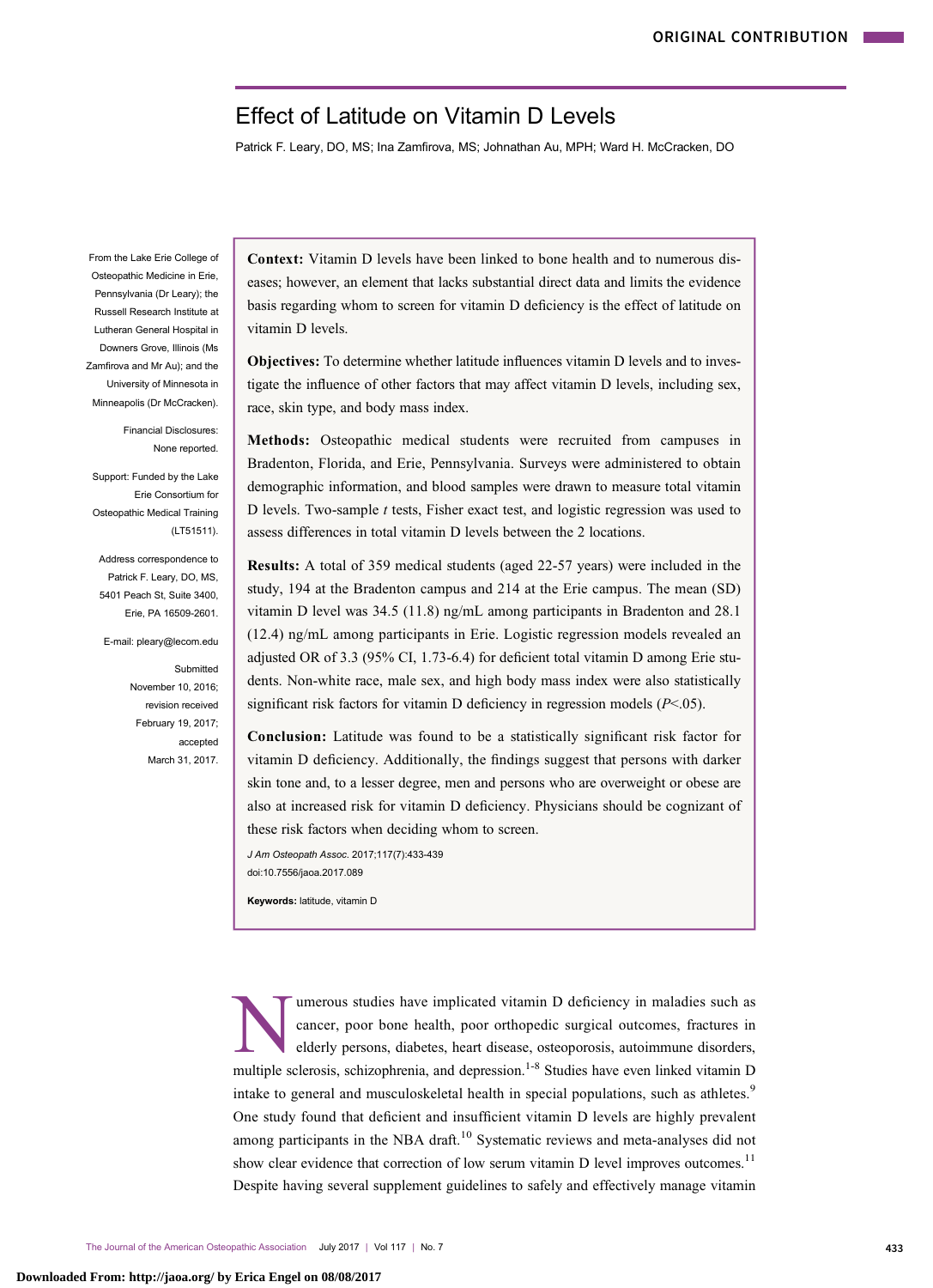## <span id="page-1-0"></span>Table 1.

| Student Demographics at Bradenton, Florida, and Erie,      |
|------------------------------------------------------------|
| Pennsylvania. Campuses of Lake Erie College of Osteopathic |
| Medicine <sup>a</sup>                                      |

| <b>Demographic</b>             | <b>Bradenton</b> | <b>Erie</b> | P Value     |
|--------------------------------|------------------|-------------|-------------|
| Race                           | $n = 194$        | $n = 214$   | .066        |
| White                          | 149 (76.8)       | 169 (79.0)  |             |
| Asian                          | 14(7.2)          | 16 (7.5)    |             |
| Indian                         | 4(2.1)           | 10(4.7)     |             |
| Other                          | 25 (12.9)        | 13 (6.1)    |             |
| Unknown                        | 2(1.0)           | 6(2.8)      |             |
| Sex                            | $n = 194$        | $n = 214$   | .062        |
| Female                         | 105 (54.1)       | 96 (44.9)   |             |
| BMI                            | n=192            | $n = 211$   | .004        |
| Underweight                    | 1(0.5)           | 5(2.4)      |             |
| Normal                         | 139 (72.4)       | 121 (57.4)  |             |
| Overweight                     | 44 (22.9)        | 63 (29.9)   |             |
| Obese                          | 8(4.2)           | 22 (10.4)   |             |
| Skin Type Grade <sup>b</sup>   | $n = 193$        | $n = 213$   | .461        |
| I                              | 8(4.2)           | 17(8.0)     |             |
| Ш                              | 71 (36.8)        | 76 (35.7)   |             |
| Ш                              | 88 (45.6)        | 94 (44.1)   |             |
| IV, V, or VI                   | 26 (13.5)        | 26 (12.2)   |             |
| <b>Tanning Bed Use</b>         | $n = 194$        | $n = 211$   | .021        |
| Yes                            | 188 (96.9)       | 192 (91.0)  |             |
| No                             | 6(3.1)           | 19 (9.0)    |             |
| <b>Excessive Tanning</b>       | $n = 194$        | $n = 214$   | .727        |
| Yes                            | 3(1.6)           | 5(2.3)      |             |
| No                             | 191 (98.5)       | 209 (97.7)  |             |
| <b>Sun Block Use Frequency</b> | $n = 176$        | $n = 131$   | .001        |
| Never                          | 22 (11.3)        | 0           |             |
| Rarely                         | 33 (17.0)        | 27 (20.6)   |             |
| Occasionaly                    | 40 (20.6)        | 33 (25.2)   |             |
| Usually                        | 55 (28.4)        | 50 (38.2)   |             |
| Always                         | 26 (13.4)        | 21 (16.0)   |             |
| Not Applicable                 | 18 (9.3)         | 0           |             |
|                                |                  |             | (continued) |

D deficiency, there is no established consensus regarding whom to screen. Part of the difficulty is that many

variables have been demonstrated in the literature to play a role in affecting levels of vitamin D. For example, obese persons were found to have significantly lower vitamin D levels, likely resulting from a reduced bioavailability due to vitamin D's fat-soluble nature.<sup>[12](#page-6-0)</sup> A longitudinal study<sup>[13](#page-6-0)</sup> found that a greater amount of melanin is correlated with reduced capacity of the skin to synthesize vitamin D. Yet, one variable that has been recognized to affect vitamin D levels but for which current literature lacks consensus is latitude. Holick<sup>[14](#page-6-0)</sup> suggested that sunlight in the winter months north of 37° is insufficient to produce adequate vitamin D synthesis. An Australian study<sup>[15](#page-6-0)</sup> concluded that although latitude and season had an effect on vitamin D levels, other factors, such as behavior, had a much larger effect. Another study by  $Holick<sup>5</sup>$  $Holick<sup>5</sup>$  $Holick<sup>5</sup>$  found no connection between latitude and serum vitamin D levels,<sup>[5](#page-6-0)</sup> whereas Jelinek et al<sup>[16](#page-6-0)</sup> found a significant correlation between latitude and vitamin D levels in patients with multiple sclerosis.

The present study was conducted to compare vitamin D levels in medical students at 2 campuses of the Lake Erie College of Osteopathic Medicine: Bradenton, Florida (27°N), which has an average of 101 clear days of sun per year, and Erie, Pennsylvania (42°N), which has an average of 63 clear days of sun per year.[18](#page-6-0) These locations had closely matching populations, allowing for a more focused comparison of the effects of latitude on serum vitamin D levels. As a secondary outcome, other factors that were known to correlate with vitamin D levels, specifically sex, race, skin type, and body mass index (BMI), were compared.

# **Methods**

Data were collected from second-year medical students at the Lake Erie College of Osteopathic Medicine (LECOM) on campuses in Bradenton, Florida, and Erie, Pennsylvania, during their annual phlebotomy laboratory training from February to March 2011 and again from February to March 2012. All second-year medical students attending either campus were eligible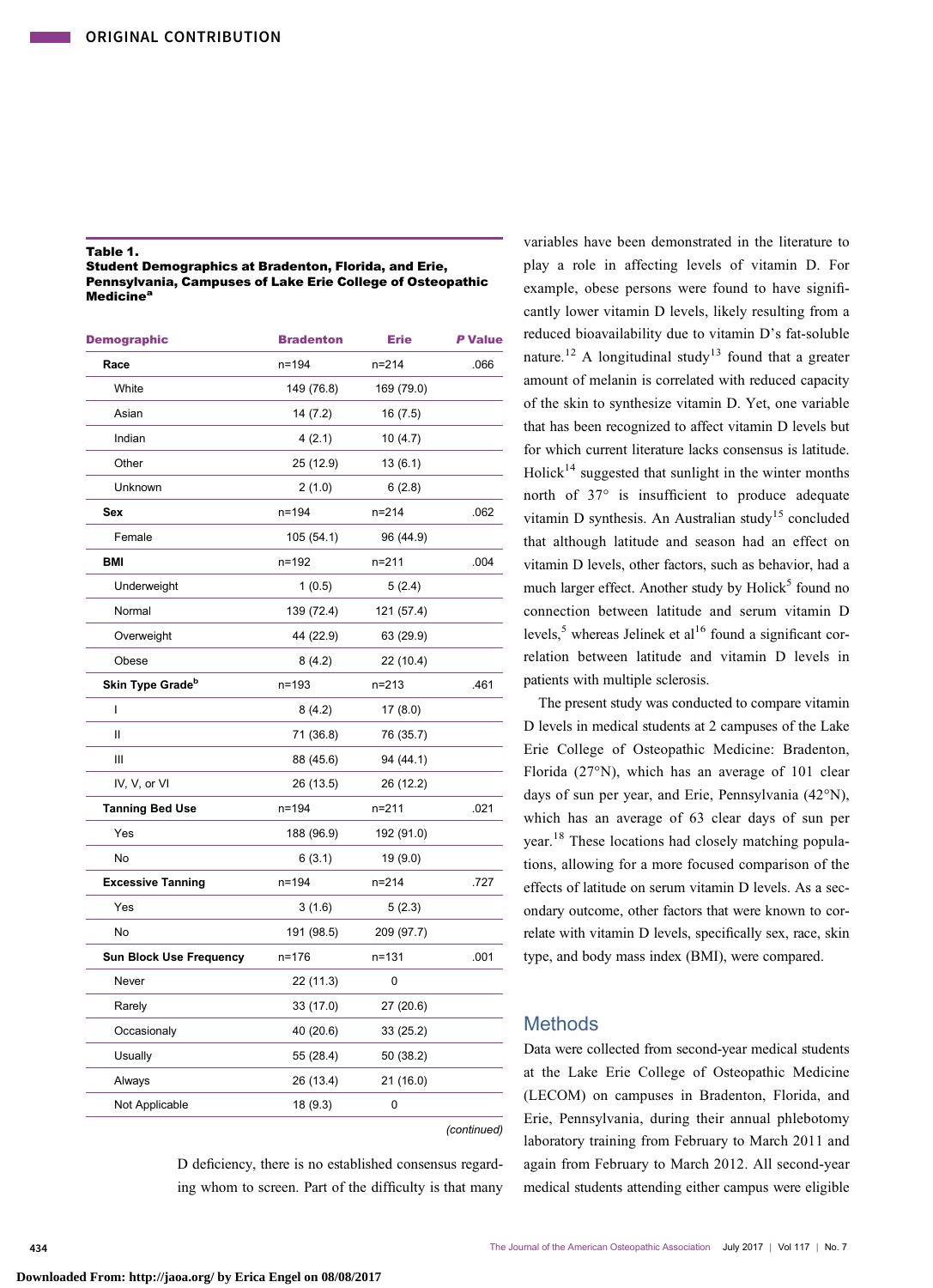to participate. Participation was voluntary, and no compensation was provided. The study was made known to all students via direct presentation during their required phlebotomy training in the second year. Once consent was received, participants were given surveys to elicit further demographic information before having blood collected. All blood draws were overseen by trained study coordinators and sent to a laboratory for 25-hydroxy vitamin D analysis  $(D_2, D_3,$  and total 25 (OH)D levels with ng/mL units).

To limit potential bias and confounding factors, participants were excluded from the study if any of the following were met: history of renal disease, bone disease, dermatologic conditions interfering with vitamin D synthesis, or cancer; use of exogenous vitamin D supplementation  $(≥800$  IU daily); or excessive tanning  $(\geq)$  time per month).

The primary outcome of interest was the average levels of 25(OH)D in students between the campuses and their relationship to latitude. We acknowledge that literature has recognized deficient, insufficient, and sufficient ranges of vitamin  $D^{10-12}$  $D^{10-12}$  $D^{10-12}$ ; however, for the purposes of this study's data analysis, levels were dichotomized to be either *deficient* or *nondeficient*, with deficient being recognized as less than 20 ng/mL. Other covariates analyzed included BMI, medical history, current medications, use of tanning beds, use of sunscreen and strength applied, and skin type. Participants classified as underweight (BMI <18.5) were excluded because of low numbers. Participants classified as overweight (BMI 25-30) or obese (BMI ≥30) were collapsed into a single category, also owing to low numbers. Skin type was graded on the Fitzpatrick scale and was self-determined by participants. Types IV through VI were grouped together in data analysis because of low numbers.

Descriptive statistics for all continuous (mean [SD]) and categorical (No. [%]) data were calculated on all participant characteristics. A 2-sample  $t$  test for continuous and the Pearson  $\chi^2$  $\chi^2$  or Fisher exact tests for categorical data were performed to assess the significance between group means and proportions,

#### Table 1 (continued).

## Student Demographics at Bradenton, Florida, and Erie, Pennsylvania, Campuses of Lake Erie College of Osteopathic Medicine<sup>a</sup>

| <b>Demographic</b>              | <b>Bradenton</b> | <b>Erie</b> | P Value |
|---------------------------------|------------------|-------------|---------|
| <b>Vitamin D Supplements</b>    | $n = 194$        | $n = 214$   | .014    |
| Yes                             | 10(5.2)          | 26 (12.2)   |         |
| No.                             | 184 (94.9)       | 188 (87.9)  |         |
| <b>Previous Related Disease</b> | $n = 194$        | $n = 214$   | .734    |
| Yes                             | 2(1.0)           | 3(1.4)      |         |
| No.                             | 192 (99.0)       | 211 (98.6)  |         |
| BMI, mean (SD)                  | 23.7(3.2)        | 24.7 (4.2)  | .005    |
| SPF, mean (SD)                  | 20.1 (18.9)      | 15.0 (16.9) | .005    |
| Total Vitamin D, mean (SD)      | 34.5 (11.8)      | 28.1 (12.4) | < 0.01  |
|                                 |                  |             |         |

Tables represent data for all people surveyed who gave complete answers to the participation questionnaire (including those who eventually met study exclusion criteria and were not part of the final data analysis). The n provided for each item represents the number of respondents from each school for that item.<br><sup>b</sup> Fitzpatrick scale.

Abbreviations: BMI, body mass index; SPF, sun protection factor.

respectively. Multiple logistic regression was used to calculate ORs and 95% CIs. Statistical significance was set at  $\alpha = .05$ . Analysis was conducted using STATA statistical software (version 11.2; Stata Corp).

# **Results**

Among the pool of 413 possible participants, 408 (98.8%) elected to participate in the study. However, 49 (13%) were excluded: 5 with medical conditions that affected vitamin D levels, 36 for exogenous vitamin D supplementation, and 8 for high tanning frequency. The final study population included 359 participants (aged 22-57 years), 194 at the Bradenton campus and 214 at the Erie campus. In the Bradenton cohort, 18 participants (5%) were found to be deficient in vitamin D, and in the Erie cohort, 49 participants (13%) were found to be deficient.

Participant demographics are presented in [Table 1](#page-1-0). The majority of participants were white, and the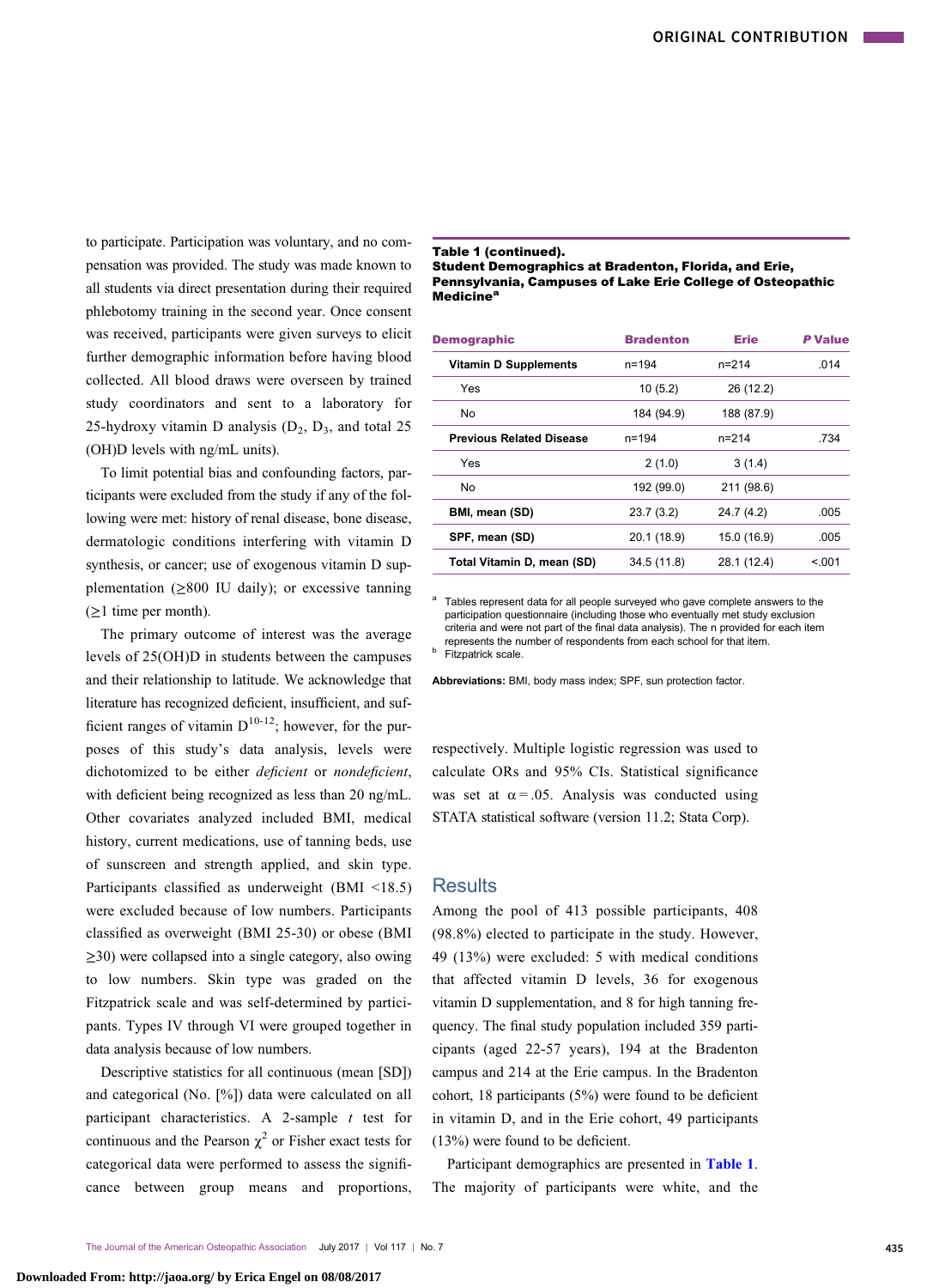<span id="page-3-0"></span> $\mathcal{L}(\mathcal{A})$ 

# Table 2.

# Mean Total Vitamin D Levels for All Students and by Lake Erie College of Osteopathic Medicine<br>Campus (Bradenton, Florida, and Erie, Pennsylvania)<sup>a</sup>

|                                        |     | <b>Both Campuses</b>                 |                   |                | <b>Bradenton</b>                     |                   |     | <b>Erie</b>                                 |                   |
|----------------------------------------|-----|--------------------------------------|-------------------|----------------|--------------------------------------|-------------------|-----|---------------------------------------------|-------------------|
| <b>Variable</b>                        | n   | <b>Total Vitamin</b><br>D, Mean (SD) | P<br><b>Value</b> | n              | <b>Total Vitamin</b><br>D, Mean (SD) | P<br><b>Value</b> | n   | <b>Total Vitamin D,</b><br><b>Mean (SD)</b> | P<br><b>Value</b> |
| Sex                                    |     |                                      | < .001            |                |                                      | < .001            |     |                                             | < 0.001           |
| Female                                 | 192 | 35.5 (13.5)                          |                   | 105            | 38.1 (12.4)                          |                   | 87  | 32.4 (14.3)                                 |                   |
| Male                                   | 202 | 27.2 (9.9)                           |                   | 89             | 30.3(9.4)                            |                   | 113 | 24.8 (9.7)                                  |                   |
| Race                                   |     |                                      | < .001            |                |                                      | < .001            |     |                                             | .036              |
| White                                  | 306 | 33.0 (12.1)                          |                   | 149            | 36.9 (10.7)                          |                   | 157 | 29.4 (12.3)                                 |                   |
| Asian                                  | 30  | 23.8 (13.1)                          |                   | 14             | 22.9 (10.5)                          |                   | 16  | 24.7 (15.4)                                 |                   |
| Indian                                 | 14  | 24.0 (10.8)                          |                   | 4              | 16.0(7.2)                            |                   | 10  | 27.2 (10.6)                                 |                   |
| Other                                  | 36  | 26.7 (12.1)                          |                   | 25             | 29.8 (11.9)                          |                   | 11  | 19.5(9.5)                                   |                   |
| Unknown                                | 8   | 24.4 (10.2)                          |                   | $\overline{2}$ | 35 (14.1)                            |                   | 6   | 20.8(6.8)                                   |                   |
| <b>BMI</b>                             |     |                                      | < .001            |                |                                      | .036              |     |                                             | .097              |
| Underweight                            | 5   | 38.2 (23.0)                          |                   | 1              | 40 (0.0)                             |                   | 4   | 37.8 (26.5)                                 |                   |
| Normal                                 | 254 | 33.0 (12.5)                          |                   | 139            | 36.0 (11.1)                          |                   | 115 | 29.3 (13.2)                                 |                   |
| Overweight                             | 102 | 28.7 (11.6)                          |                   | 44             | 31.7 (13.1)                          |                   | 58  | 26.5 (9.8)                                  |                   |
| Obese                                  | 28  | 25.0 (10.9)                          |                   | 8              | 26.9 (10.9)                          |                   | 20  | 24.2 (11.1)                                 |                   |
| <b>Skin Type</b><br>Grade <sup>b</sup> |     |                                      | < .001            |                |                                      | < .001            |     |                                             | .166              |
| $\mathsf{I}$                           | 24  | 31.6 (13.6)                          |                   | 8              | 39.4 (10.6)                          |                   | 16  | 27.7 (13.5)                                 |                   |
| Ш                                      | 142 | 34.7 (11.4)                          |                   | 71             | 39.3 (10.1)                          |                   | 71  | 30.0(10.8)                                  |                   |
| Ш                                      | 175 | 30.7 (12.9)                          |                   | 88             | 33.5(11.1)                           |                   | 87  | 28.0 (14.0)                                 |                   |
| IV, V, or VI                           | 51  | 23.5 (10.1)                          |                   | 26             | 23.5 (10.8)                          |                   | 25  | 23.5(9.5)                                   |                   |
| <b>Tanning Bed Use</b>                 |     |                                      | .001              |                |                                      | .140              |     |                                             | < 0.001           |
| Yes                                    | 25  | 39.0 (13.2)                          |                   | 6              | 41.5 (7.1)                           |                   | 19  | 38.3 (14.7)                                 |                   |
| No                                     | 366 | 30.8(12.3)                           |                   | 188            | 34.3 (11.8)                          |                   | 178 | 27.0 (11.8)                                 |                   |
| <b>Excessive</b><br><b>Tanning</b>     |     |                                      | < .001            |                |                                      | .088              |     |                                             | < 0.01            |
| Yes                                    | 8   | 46.4 (13.9)                          |                   | 3              | 46.0 (4.6)                           |                   | 5   | 46.6 (18.1)                                 |                   |
| No                                     | 386 | 30.9 (12.3)                          |                   | 191            | 34.3 (11.8)                          |                   | 195 | 27.6 (12.0)                                 |                   |
| <b>Sunscreen Use</b>                   |     |                                      | .009              |                |                                      | < .001            |     |                                             | .743              |
| Never                                  | 22  | 30.2 (10.9)                          |                   | 22             | 30.2 (10.9)                          |                   | 0   |                                             |                   |
| Rarely                                 | 60  | 27.7 (12.0)                          |                   | 33             | 28.3 (11.1)                          |                   | 27  | 27.0 (13.1)                                 |                   |
| Occasionally                           | 69  | 35.3 (13.9)                          |                   | 40             | 39.3(9.9)                            |                   | 29  | 29.8 (16.7)                                 |                   |
| Usually                                | 102 | 33.9 (12.3)                          |                   | 55             | 36.9 (12.2)                          |                   | 47  | 30.5 (11.5)                                 |                   |
|                                        |     |                                      |                   |                |                                      |                   |     |                                             |                   |

(continued)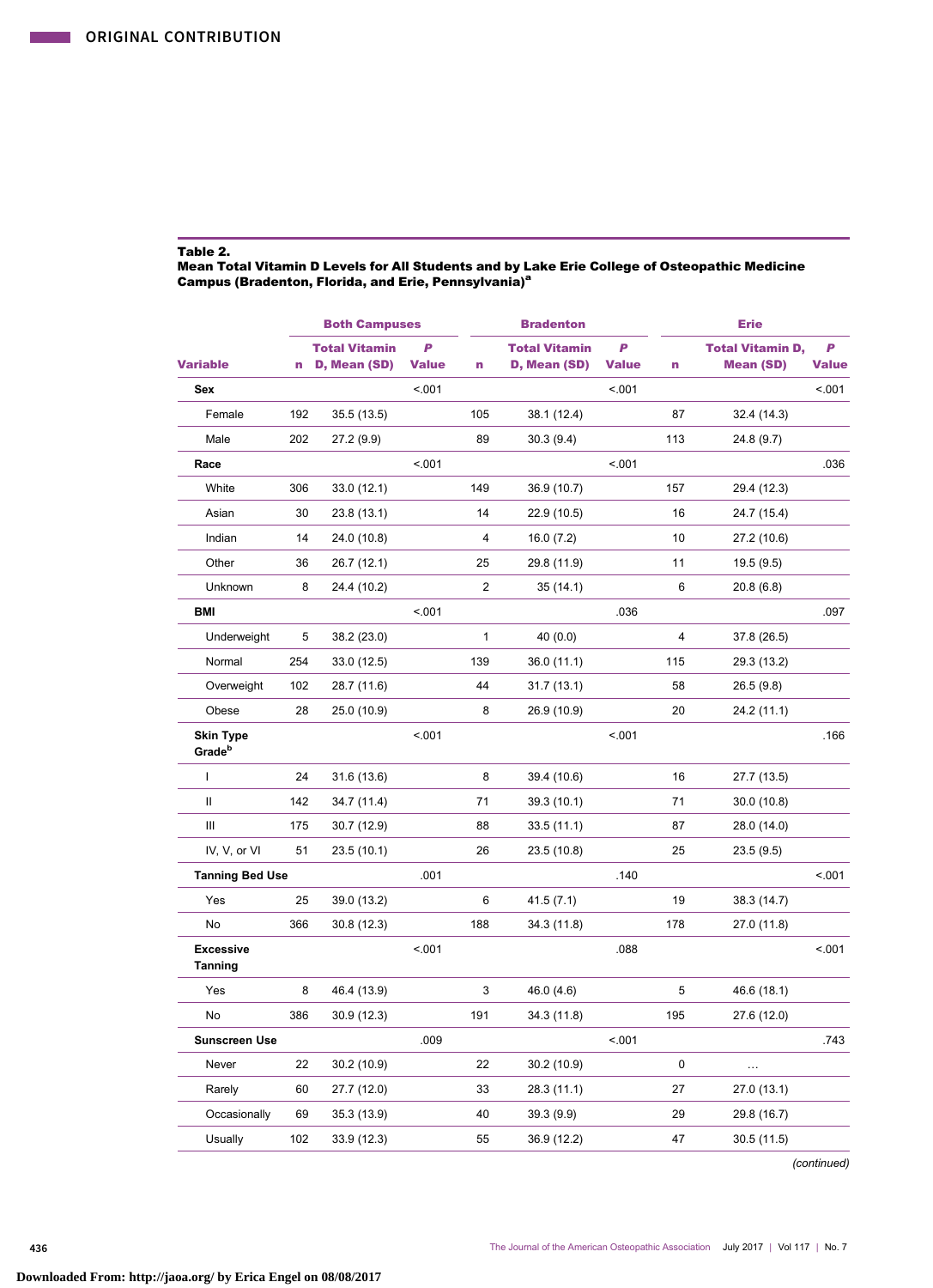#### Table 2 (continued).

## Mean Total Vitamin D Levels for All Students and by Lake Erie College of Osteopathic Medicine Campus (Bradenton, Florida, and Erie, Pennsylvania)<sup>a</sup>

|                                           | <b>Both Campuses</b> |                                      |                   | <b>Bradenton</b> |                                      |                   | <b>Erie</b> |                                             |                   |
|-------------------------------------------|----------------------|--------------------------------------|-------------------|------------------|--------------------------------------|-------------------|-------------|---------------------------------------------|-------------------|
| <b>Variable</b>                           | n                    | <b>Total Vitamin</b><br>D, Mean (SD) | P<br><b>Value</b> | n                | <b>Total Vitamin</b><br>D, Mean (SD) | P<br><b>Value</b> | n           | <b>Total Vitamin D,</b><br><b>Mean (SD)</b> | P<br><b>Value</b> |
| Always                                    | 46                   | 33.5(12.1)                           |                   | 26               | 36.7 (11.6)                          |                   | 20          | 29.4 (11.6)                                 |                   |
| Not applicable                            | 18                   | 30.1(9.7)                            |                   | 18               | 30.1(9.7)                            |                   | $\Omega$    | $\cdots$                                    |                   |
| Vitamin D<br><b>Supplements</b>           |                      |                                      | .015              |                  |                                      | .009              |             |                                             | .032              |
| Yes                                       | 35                   | 36.2 (12.4)                          |                   | 10               | 43.9 (14.9)                          |                   | 25          | 33.1(10.1)                                  |                   |
| No                                        | 359                  | 30.8(12.4)                           |                   | 184              | 34.0 (11.4)                          |                   | 175         | 27.4 (12.6)                                 |                   |
| <b>Previous Related</b><br><b>Disease</b> |                      |                                      | .648              |                  |                                      | .432              |             |                                             | .180              |
| Yes                                       | 5                    | 33.8(9.2)                            |                   | 2                | 28.0(1.4)                            |                   | 3           | 37.7 (10.6)                                 |                   |
| No                                        | 389                  | 31.2 (12.6)                          |                   | 192              | 34.6 (11.8)                          |                   | 197         | 27.9 (12.4)                                 |                   |
| <b>BMI Correlation</b><br>Coefficient (r) | 389                  | $-0.230$                             | < .001            | 192              | $-0.256$                             | .412              | 197         | $-0.168$                                    | .018              |
| <b>SPF Correlation</b><br>Coefficient (r) | 384                  | 0.135                                | .008              | 192              | 0.153                                | .034              | 192         | 0.042                                       | .561              |

a Tables represent data for all people surveyed who gave complete answers to the participation questionnaire (including those who eventually met study exclusion criteria and were not part of the final data analysis).

**b** Fitzpatrick scale.

Abbreviations: BMI, body mass index; SPF, sun protection factor.

proportion of white participants was similar between locations. A greater proportion of women participated in Bradenton (105 [54.1%]) compared with Erie (96 [44.9%]). Most participants were of normal weight, with the mean (SD) BMI being 23.7 (3.2) and 24.7 (4.2) for Bradenton and Erie, respectively. Most participants' skin type was categorized as either II (147 [36%]) or III (182 [45%]). The mean (SD) total vitamin D levels were 34.5 ng/mL (11.8) and 28.1 ng/ mL (12.4) for Bradenton and Erie, respectively.

Mean total vitamin D levels are reported in [Table 2](#page-3-0) for all study participants and by location. Participants who were female, white, or normal weight had higher mean total vitamin D levels. These trends were consistent for both locations. With regard to skin type classification, among participants in Bradenton, participants with darker skin types had lower vitamin D levels on average. Among participants in Erie, the highest vitamin D levels were observed for participants with type II skin. Lowest vitamin D levels were seen among those with type IV skin for either location.

Multivariate logistic regression results are presented in [Table 3](#page-5-0). Results demonstrate higher odds of deficient vitamin D levels among participants who were male, nonwhite, overweight/obese, and living in Erie. Statistical significance was only observed with regard to race and location. Skin type II and III showed decreased odds of vitamin D deficiency, whereas type IV showed increased odds. Only type II was found to be statistically significant.

# **Discussion**

When controlled for other confounding variables, students at the Bradenton campus had statistically significant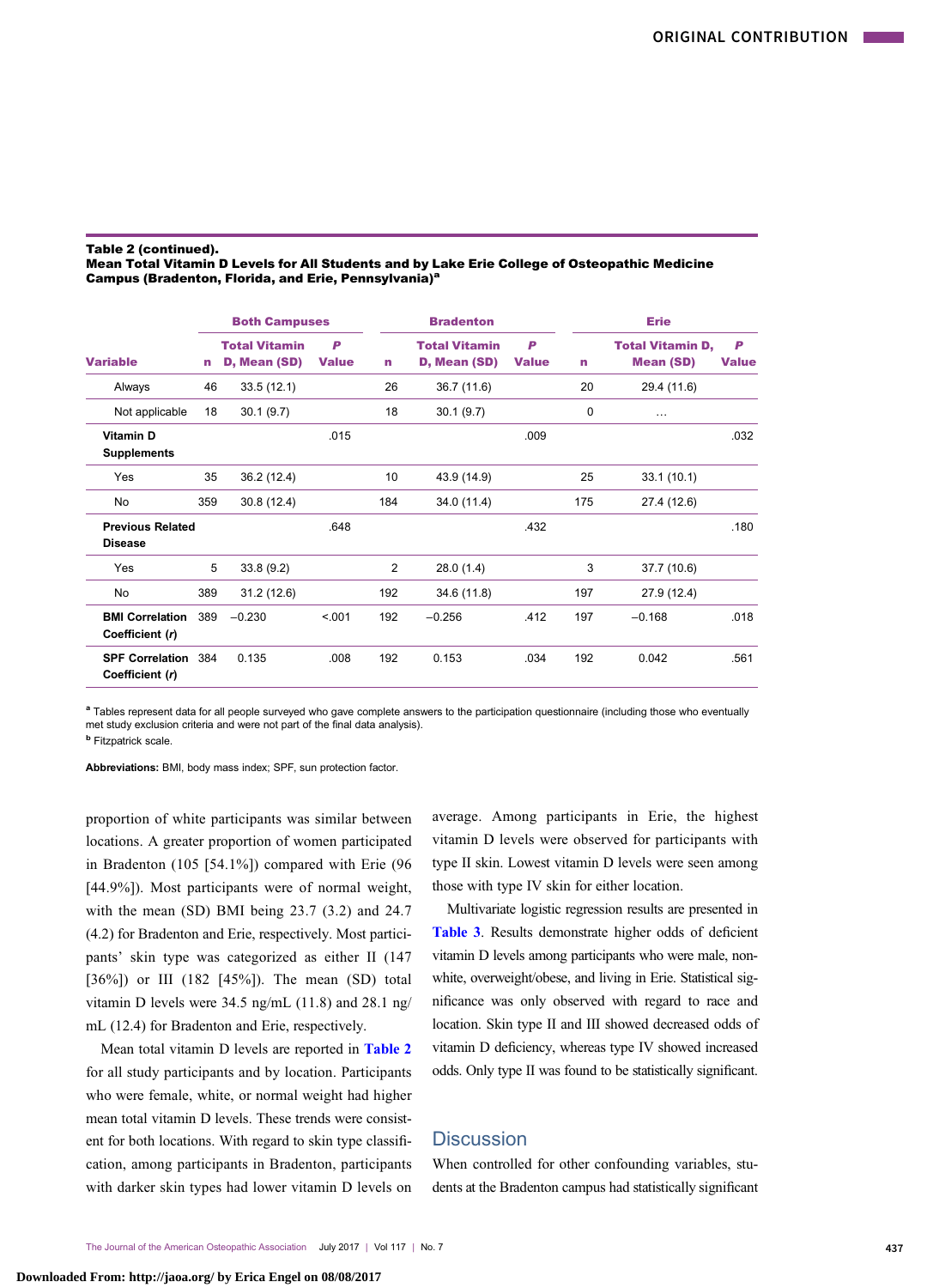#### <span id="page-5-0"></span>Table 3.

Multivariate Logistic Regression for Students With Deficient Vitamin D Levels in Bradenton, Florida, Compared With Erie, Pennsylvania

| <b>Variable</b>              | OR (95% CI)         | <b>P</b> Value |
|------------------------------|---------------------|----------------|
| Campus                       |                     |                |
| <b>Bradenton</b>             | 1                   |                |
| Erie                         | 5.23 (2.27-12.04)   | < .001         |
| Race                         |                     |                |
| White                        | 1                   |                |
| Other                        | 2.92 (1.08-7.83)    | .034           |
| Sex                          |                     |                |
| Female                       | 1                   |                |
| Male                         | 2.18 (0.93-5.12)    | .073           |
| <b>BMI</b>                   |                     |                |
| Normal                       | 1                   |                |
| Overweight                   | 1.06 (0.97-1.17)    | .203           |
| Skin Type Grade <sup>a</sup> |                     |                |
| ı                            | 1                   |                |
| $\mathbf{I}$                 | $0.15(0.03 - 0.65)$ | .011           |
| Ш                            | $0.49(0.13 - 1.86)$ | .295           |
| IV, V, or VI                 | 1.23 (0.22-6.90)    | .813           |
| <b>Tanning Bed Use</b>       |                     |                |
| <b>No</b>                    | 1                   |                |
| Yes                          | $0.31(0.03 - 2.77)$ | .292           |
|                              |                     |                |

<sup>a</sup> Fitzpatrick scale

Abbreviation: BMI, body mass index.

higher vitamin D levels. Given how closely matched the sample populations were in demographics, this finding lends substantial evidence to the hypothesis that latitude is a primary risk factor for vitamin D deficiency. It should be noted that mean levels in participants from both campuses were both in the nondeficient range.

The secondary outcomes were generally consistent with existing literature. Although it did not achieve statistical significance, the breakdown by sex consistently showed higher average vitamin D levels in women at both campuses. Results of the race and skin type subcategories also showed similar results to those in

the literature.<sup>[19](#page-6-0)</sup> As skin complexion darkens, vitamin D levels decrease; people with lighter skin have overall higher levels of vitamin  $D<sup>13</sup>$  $D<sup>13</sup>$  $D<sup>13</sup>$  Regarding BMI, it has been shown in other studies that BMI has an inverse relationship to vitamin D levels, and this study is in general agreement with that model.<sup>[12](#page-6-0)</sup>

Several limiting factors that were difficult to plan and control for should be noted. Our sample population was one of convenience and, as such, represents a much younger segment of the overall population. Our data were likely skewed by the large proportion of the sample population being white, allowing few data points for Asian, Indian, and those categorized as "other." Additionally, the limited number of data points available for participants with darker skin types limits the power of the study to make any conclusive findings with regards to those participants. Further research could also help substratify risk in nonwhite races.

Dietary intake differences were not controlled for, and while sunscreen use was included in the preenrollment survey, it proved difficult to meaningfully quantify and control for in our analysis and so was omitted from the final analysis.

Given the warmer temperatures in Bradenton during the winter months, residents are more likely to be outside more often and have their skin exposed to the sun than residents of Erie during the same months.

# **Conclusion**

Although all confounding factors were difficult to control for, this study found good preliminary evidence that living at a higher latitude and self-identifying as a race other than white are risk factors for vitamin D deficiency in the studied population. Male sex was found to be a higher-risk group; further research could help clarify this risk relationship. We suggest that physicians consider testing patients for vitamin D deficiency if they have appropriate symptoms and if they are a nonwhite race, if they live at higher latitudes, and, to a lesser degree, if they are overweight or obese.